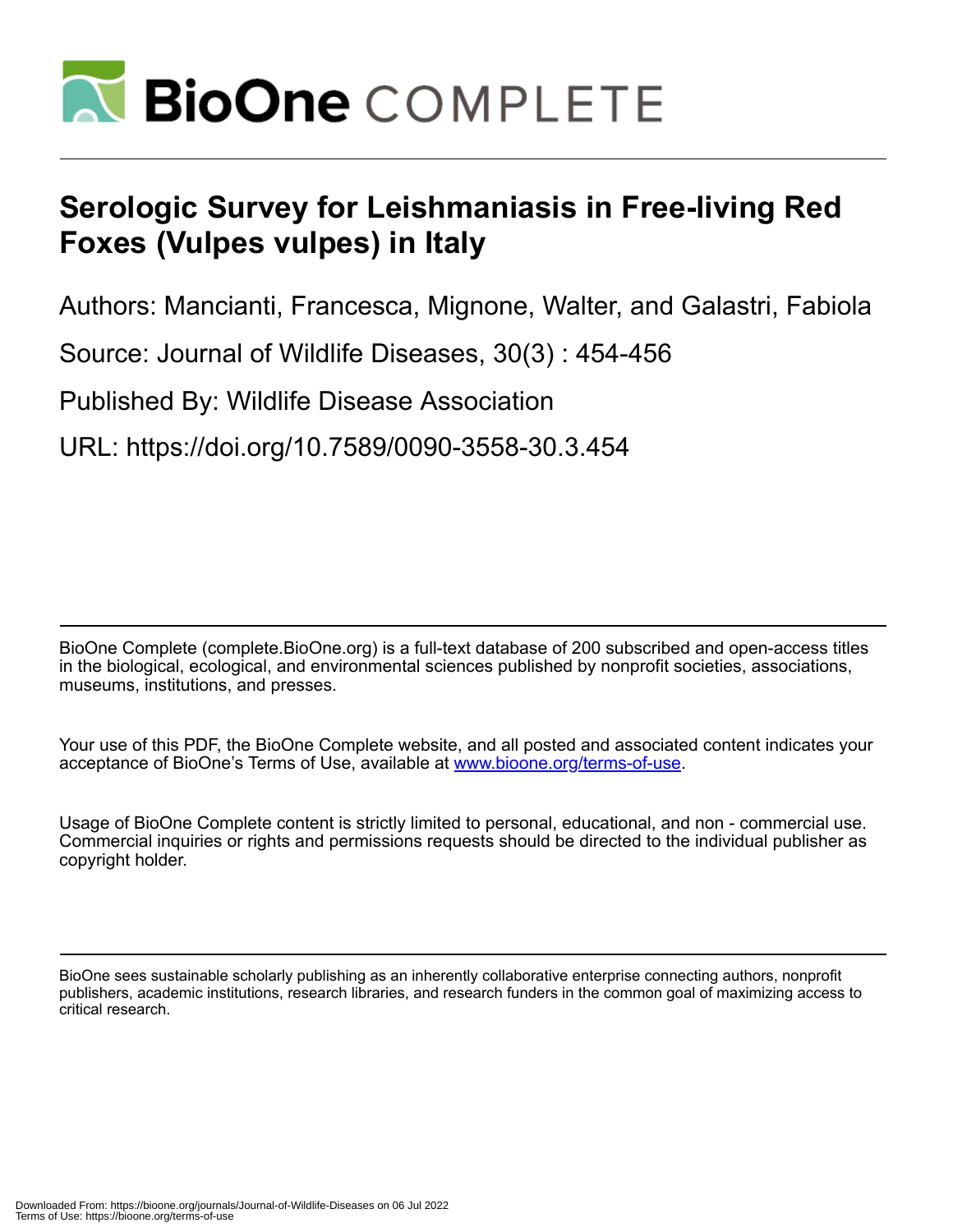## **Serologic Survey for Leishmaniasis in Free-living Red Foxes (Vulpes vulpes) in Italy**

**Francesca Mancianti,' Walter Mignone,<sup>2</sup> and Fabiola Galastri,' ' Dipartimento di Patologia animale - Università** di Pisa, 56124 Pisa, Italy; <sup>2</sup> Istituto Zooprofilattico Sperimentale del Piemonte, Liguria e Val d'Aosta - Sezione di Imperia, Imperia, Italy

**ABSTRACT:** Sera from fifty free-ranging red foxes *(Vulpes vulpes)* from the Imperia province, Liguria, Italy, were examined for antibodies against *Leishmania* spp. by both im munofluorescence assay (IFA) and enzyme linked immunosorbent assay (ELISA), from Jan uary to May 1992. Nine of 50 animals (18%) had antibodies against *Leishmania* spp. utilizing both IFA and ELISA tests.

*Key words:* Red fox, *Vulpes vulpes, Leishmania* spp. **,** immunofluorescence assay, enzyme linked immunosorbent assay, prevalence.

Leishmania *infantum*, Nicolle 1908 is a protozoan parasite responsible for canine leishmaniasis in Mediterranean countries (Ashford and Bettini, 1987).

The dog is the domestic reservoir host of Mediterranean visceral leishmaniasis  $(Lainson and Shaw, 1987)$ , but leishmaniae also have been isolated from black rats **(***Rattus rattus)* and free-ranging red foxes *(Vulpes vulpes)* in Italy (Bettini et a!., 1980).

In enzootic foci, the prevalence of leishmania-seropositive dogs may reach as high as 42% with a mean of 19% (Ashford and Bettini, 1987). Data on the prevalence of infection in fox populations living in en zootic areas are lacking. In a survey carried out on foxes from an enzootic focus in Setubal, Portugal, 23% of the animals tested had antibodies by an indirect immunoflu orescence assay (IFA) and parasites were isolated from tissues of four of the positive animals (Abranches et a!., 1984). Our objective was to determine the prevalence of antibodies to *Leishmania* in a wild red fox living in a *Leishmania* spp. enzootic area of Italy; the antibody prevalence of canine leishmaniasis was 15% in that area in 1992 (W. Mignone, unpubl.).

From January to May 1992, serum sam-ples were collected from <sup>50</sup> free-ranging,

adult red foxes of both sexes from Impenia province, Liguria, Italy  $(8°01'E, 43°52'N)$ . None of the foxes had overt signs of leishmaniasis. Serum samples were collected during this period so that we could recognize infections acquired during the preceding summer period, when the phlebotomine vector was present (Gradoni et a!., 1988). These foxes were killed by shooting during a program for rabies control; they composed 50% of the foxes killed in the study area.

Immediately after the death, blood sam ples were collected by cardiac puncture and sera were separated. The presence of anti-Leishmania spp. antibodies was determined using both an IFA (Quilici et al., 1968) and an enzyme linked immunosorbent assay (ELISA) (Hommel et al., 1978).

The IFA, a test commonly employed in field studies, was performed as described by Mancianti and Meciani (1988), using *Leishmania infantum* promastigotes cultuned in Evans' modified Tobie medium (Evans, 1978). The lag-phase promastigotes were washed three times in 0.15 M NaCl, air dried on 12-well multitest slides (Flow Laboratories, Milan, Italy) and fixed with cold acetone for 10 min. Ten microliters of diluted sera from the examined foxes were placed on duplicate slides containing fixed promastigotes. Slides were incubated in a moist chamber at 37 C for 30 min, and washed in phosphate buffered saline solution (PBSS, pH 7.4). Ten microliters of a fluorescein-labeled rabbit anti-dog Immunoglobulin  $G$  (IgG) (BioMakor, Rehovot, Israel) were added at a dilution of 1:40 to each well. The slides were reincubated at 37 C for 30 min in a moist chamber, washed in PBSS, and mounted using 50% buffered glycerin so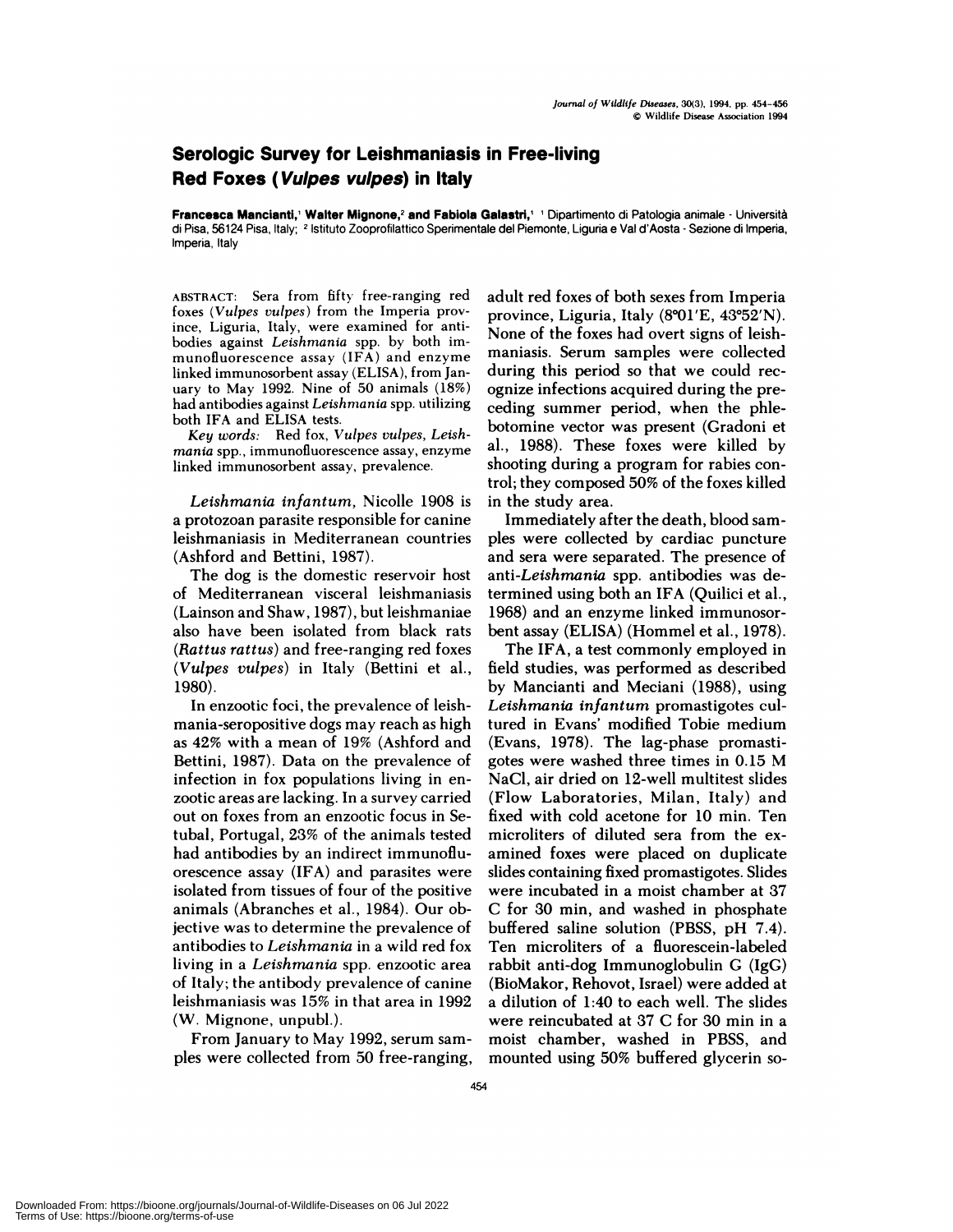lution. Sera from Leishmania-infected dogs and seronegative animals were used as positive and negative controls, respectively.

The ELISA was performed using a *L. infantum-soluble* antigen. Lag-phase promastigotes were washed as previously described and incubated at 4 C for 15 min in 0.08% Triton X 100 (Sigma Chimica, Milan, Italy) diluted in 0.1 M Tris buffer (Farmitalia Carlo Erba S.p.A., Milan, Italy), pH 8, containing NaCl 0.15 M ethylene diamine tetna-acetic acid (EDTA) (Sigma Chimica, Milan, Italy), and protease inhibitors (Sigma Chimica, Milan, Italy). The supernatant was clarified by centrifugation at 15,000  $\times$  g for 30 min, and stored at  $-20$  C until needed. The ELISA was performed using 0.1  $\mu$ g per well of antigen diluted in carbonate buffer 0.05 M (Farmitalia Carlo Erba, Milan, Italy), pH 9.6. After washing with PBSS containing 0.05% Tween 20 (Riedel de Haen AG, Seelze, Hannoven, Germany) (PBSS Tween 20), plates were post-coated with PBSS containing 1 % bovine serum albumin (Fluka Chemie AG, Buchs, Switzerland) (PBSS BSA) for 12 hr. After washing, sera diluted 1/200 in PBSS BSA 0.1% was added and the sera incubated for 3 hr. Plates were washed and a peroxidase conjugate rabbit anti-dog IgG antiserum (Sigma Chimica, Milan, Italy) was added at each well at a dilution of  $1/4,000$ . All steps were performed at 20 C. The enzyme reaction was carried out with o-phenylenediamine dihydrochloride amine (Sigma Chimica, Milan, Italy) in citrate phosphate buffer with a pH of 5.5 (Farmitalia Carlo Erba S.p.A., Milan, Italy). The reaction was stopped after 50 min with  $4N$  H<sub>2</sub>SO<sub>4</sub>. The cut-off point was considered to be five standard deviations above the absorbance of the negative sera (0.580).

Nine (18%) of 50 fox sera had *Leishmania* antibodies with titers ranging from 1:40 to 1:640. Four of the nine had an IFA titer of 1/40 with optical density in ELISA ranging from 0.686 to 0.740, four sera showed an IFA titer of 1/80, with optical

density from 0.846 to 0.992; the last positive sample had an IFA titer of 1/640 corresponding to optical density 1 **.**147. This low antibody titer response may be due to recent infection of these foxes (Abranches et a!., 1984). In experimentally infected foxes (Rioux et al., 1971), the highest IFA antibody titers corresponded with overt disease signs such as weight loss, furfuna ceous dermatitis, depilation, onychogryphosis, and skin ulcers.

The prevalence of foxes with *anti-Leishmania* antibodies was approximately the same as the prevalence of canine leishmaniasis in Mediterranean foci (Ashfond and Bettini, 1987). *Leishmania* spp. culture isolations were not attempted because we were not able to collect fresh tissue specimens.

Most antibody-positive animals in this study were found in inland mid-mountain regions. This distribution coincides with that of canine leishmaniasis (W. Mignone, unpub!.).

Assuming that a 2.5% prevalence rate is necessary to maintain endemicity (Rioux et a!., 1971), we propose that carrier foxes could introduce the infection into *Leish*mania-free territories.

## **LITERATURE CITED**

- ABRANCHES, **P. , F. M. CONCEICAO-SILVA, AND** M. C. D. **SILVA-PEREIRA.** 1984. Kala-azar in Portugal. V. The sylvatie cycle in the enzootic endemic focus of Arrabida. Journal of Tropical Medicine and Hygiene 87: 197-200.
- **ASHFORD,** R. W., AND S. BETTINI. 1987. Ecology and epidemiology: Old World. *In* The leishmaniases in biology and medicine, W. Peters and R. Killick-Kendrick (eds.). Academic Press, Lon don, England, pp. 392-405.
- **BETTINI,** S., E. Pozlo, AND L. GRADONI. 1980. Leishmaniasis in Tuscany (Italy). II. *Leishmania* from wild Rodentia and Carnivora in a human and canine leishmaniasis focus. Transactions of the Royal Society of Tropical Medicine and Hygiene 74: 77-83.
- EVANS, D. A. 1978. Kinetoplastida. *In* Methods of cultivating parasites in vitro, A. E. R. Taylor and J. R. Baker (eds.). Academic Press, London, England, pp. 55-58.
- **CRADONI, L., M. GRAMICCIA,** F. **MANCIANTI, AND** S. **PIER!.** 1988. Studies on canine leishmaniasis. 2.